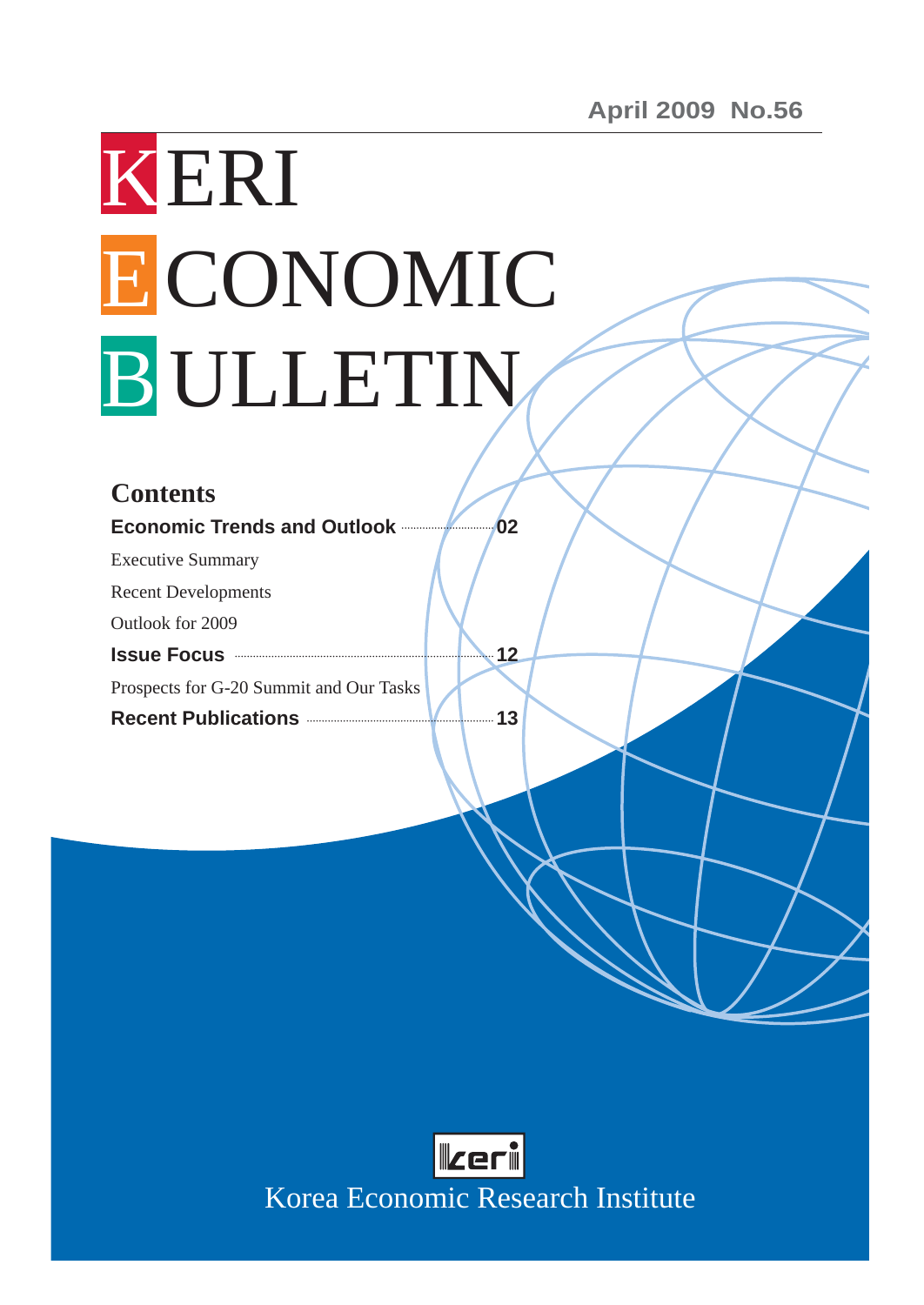# Executive Summary

| <b>Growth Forecast for 2009</b><br>at $-3.7\%$                                                                             | The growth rate of the national economy is projected to drop to -3.7%<br>in 2009, the worst performance since 1998 when output growth had<br>fallen to -6.9% due to the Asian financial crisis. Due to significant<br>declines in both foreign and domestic demands, exports and facility<br>investment are expected to post severe declines (-16.4% for exports<br>and -11.2% for facility investment). Private consumption, a key to a<br>sustainable economic recovery, is also likely to contract significantly (-<br>3.9%). However, growth is likely to improve more or less in the second<br>half (-2.1%) from the first half (-5.3%) when the effects of the<br>government's financial market stabilization and economy-boosting<br>polices are expected to kick in. |
|----------------------------------------------------------------------------------------------------------------------------|------------------------------------------------------------------------------------------------------------------------------------------------------------------------------------------------------------------------------------------------------------------------------------------------------------------------------------------------------------------------------------------------------------------------------------------------------------------------------------------------------------------------------------------------------------------------------------------------------------------------------------------------------------------------------------------------------------------------------------------------------------------------------|
| <b>Current Account to Post</b><br><b>US\$13 Billion Surplus</b>                                                            | With the imports (-21.0%) shrinking faster than exports (-16.4%) due<br>to declines in domestic demand and the international oil prices, the<br>current account balance is expected to record a surplus of around<br>US\$13 billion in 2009. On the other hand, declining international oil<br>and commodities prices will help tame the inflationary pressures and<br>keep the consumer inflation rate at a 2% range. Appreciation of the<br>Korean won, expected in the latter half of the year, is going to be<br>another price stabilizing factor.                                                                                                                                                                                                                       |
| <b>Ex-rate: 1,380 won/USD in</b><br>1st Half, 1,220 won/USD in<br>2nd Half                                                 | The Korean won-U.S. dollar exchange rate is projected to maintain a<br>high level of 1,380 won on average in the first half of the year owing to<br>instabilities in the real and the financial sectors. In the second half,<br>however, the exchange rate is expected to fall to about 1,220 won per<br>dollar as a result of a weakening dollar and the current account<br>surpluses. The annual average of the exchange rate between the<br>Korean won and the U.S. dollar is going to be around 1,300 won per<br>dollar.                                                                                                                                                                                                                                                 |
| <b>Implementation of Revised</b><br><b>Supplementary Budget</b><br><b>May Improve Growth to -</b><br>$2.6\%$ from $-3.7\%$ | If all goes well as planned, the revised supplementary budget bill, 29<br>trillion won's worth, will be able to boost the growth rate of the<br>economy to -2.6%, 1.1%p higher than the current projection.                                                                                                                                                                                                                                                                                                                                                                                                                                                                                                                                                                  |
| <b>Need to Prevent Spread of</b><br><b>Global Protectionism by</b><br><b>Utilizing G-20 Summit</b>                         | Given the importance of trade to Korea's recovery, it is essential that<br>the government fully exploit advantages of being the next chair of the<br>G-20 summit in 2010. Utmost priority should be given to combating<br>the global protectionism. At the April 2008 G-20 summit in London,<br>Korea should also actively raise awareness of the need to expand<br>currency swaps between advanced countries, particularly key currency<br>nations, and developing countries to help the latter overcome<br>difficulties due to volatility in capital flows.                                                                                                                                                                                                                |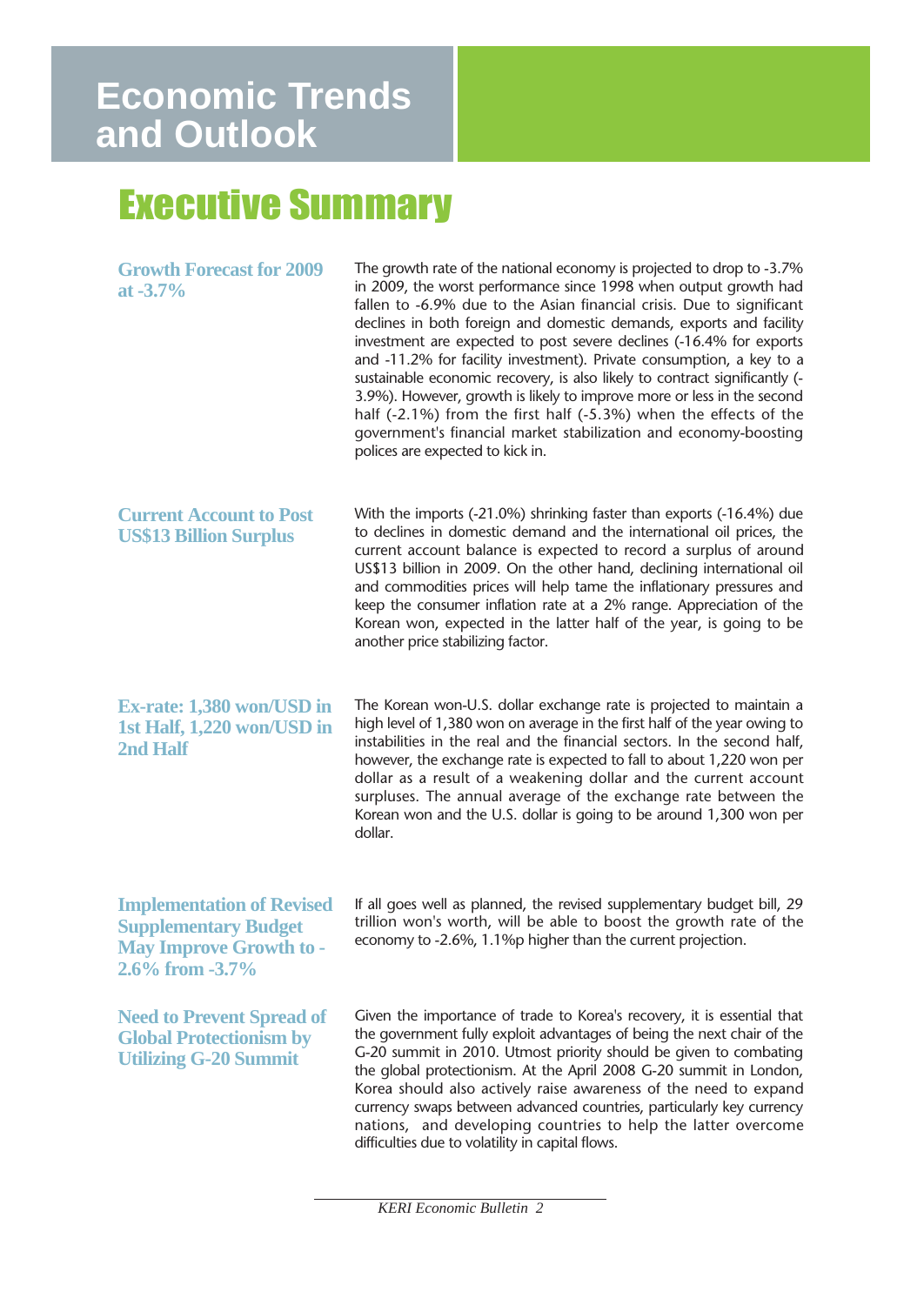# Recent Developments

**Sharpest Growth Decline in 4th Quarter of 2008 Since the Foreign Exchange Crisis**

Every major sector experienced significant contractions in the 4th quarter of 2008. Private consumption and construction investment have declined by -4.6% and -3.0% respectively. Facility investment was one of the hardest hit sectors and posted a double-digit decline (- 14.2%). As a result, the quarter-on-quarter growth of the national economy in the fourth quarter of 2008 was -5.6% (-3.4% year-onyear), the lowest since 1998.

On the other hand, with decreases in imports (-14.2%) outpacing exports (-8.9%), the trade balance converted to a surplus.



**Further Economic Contraction in the 1st Quarter of 2009**

Following its -0.4% growth in the fourth quarter of last year, service production continued on a downward trend, recording -0.5% growth in the January-February period of 2009. Manufacturing production decreased more sharply, falling to -18.8% in the first quarter of 2009 from -12.1% in the fourth quarter of last year.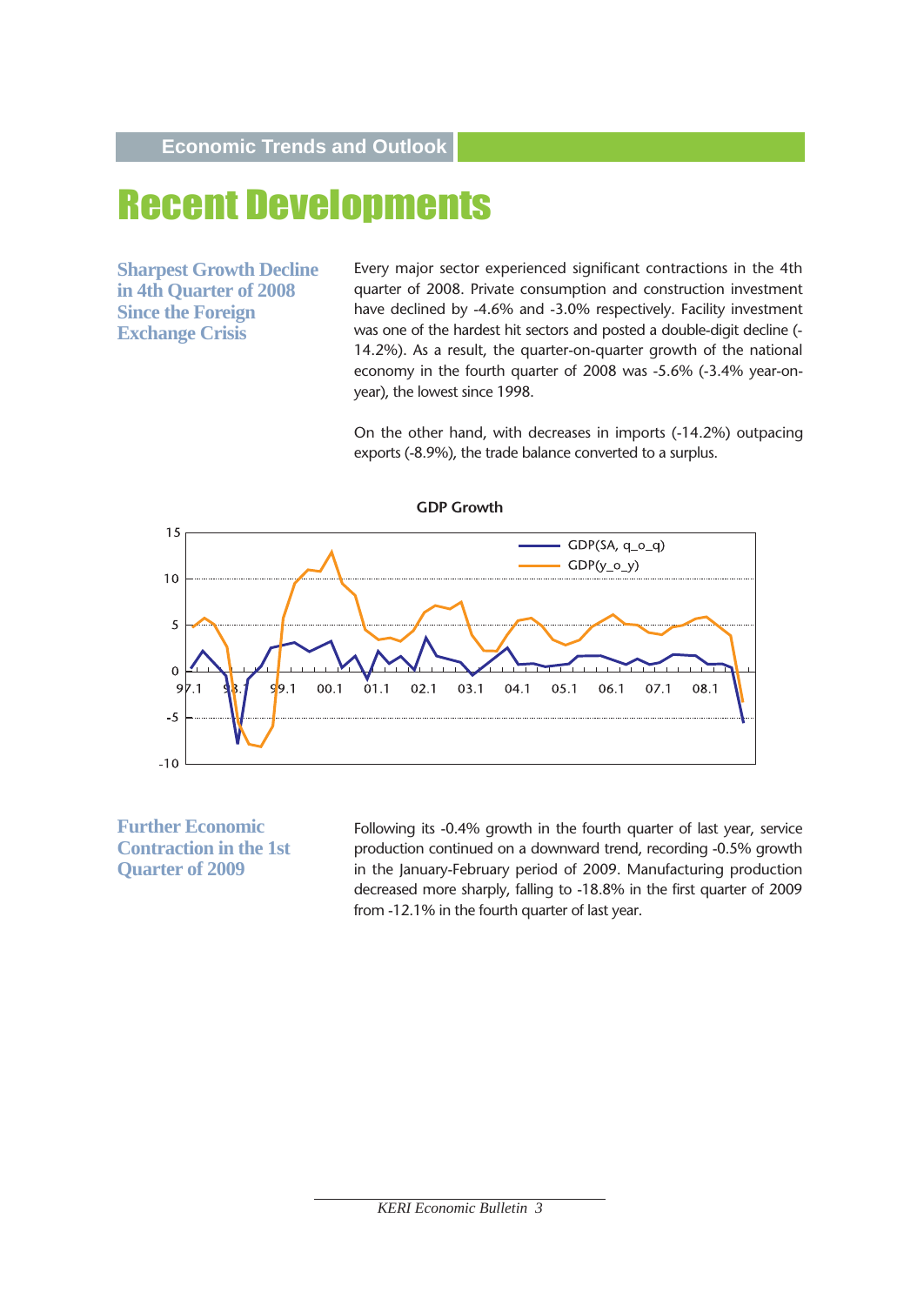

**Serious Slowdown in Consumption and Facility Investment** 

After posting -4.2% growth in the fourth quarter of last year, consumer goods sales decreased further (-4.7%) in January-February 2009 due to a significant contraction of consumer sentiment caused by financial market instability amid worsening labor market conditions.

Facility investment also continued on the downward trend in January-February 2009 and declined by -23.5%.

Despite sluggish private construction, construction progress payments rose 5.9% in the first two months of 2009. The increase was largely due to SOC projects in the public sector and an early implementation of the national budget.

#### **Trends in Domestic Demand**

|            |             |                   |                        |                     | (Unit: y-o-y changes, %)         |
|------------|-------------|-------------------|------------------------|---------------------|----------------------------------|
|            | consumer    | <b>Facility</b>   | <b>Domestic</b>        | Construction        | Constrution                      |
|            | goods sales | <b>Investment</b> | <b>Machinery Order</b> | Completed (nominal) | <b>Orders Received (nominal)</b> |
| 2007       | 5.1         | 9.2               | 21.1                   | 6.6                 | 23.6                             |
| 2008       | 1.0         | $-3.2$            | $-5.5$                 | 4.7                 | $-9.0$                           |
| 07.1Q      | 5.2         | 13.3              | 18.9                   | 7.9                 | 33.5                             |
| 2Q         | 4.3         | 12.6              | 7.1                    | 6.0                 | 30.2                             |
| 3Q         | 7.2         | 1.4               | 19.1                   | 4.4                 | $-4.2$                           |
| 4Q         | 3.6         | 9.7               | 39.3                   | 8.0                 | 34.8                             |
| 08.1Q      | 4.4         | $-0.7$            | 25.2                   | 5.6                 | $-3.7$                           |
| 2Q         | 2.9         | $-0.5$            | 8.4                    | 6.1                 | $-6.1$                           |
| 3Q         | 1.4         | 5.3               | $-7.6$                 | 10.6                | $-22.7$                          |
| 4Q         | $-4.2$      | $-16.2$           | $-39.5$                | $-2.2$              | $-6.5$                           |
| $09.1 - 2$ | $-4.7$      | $-23.5$           | $-37.8$                | 5.9                 | $-17.8$                          |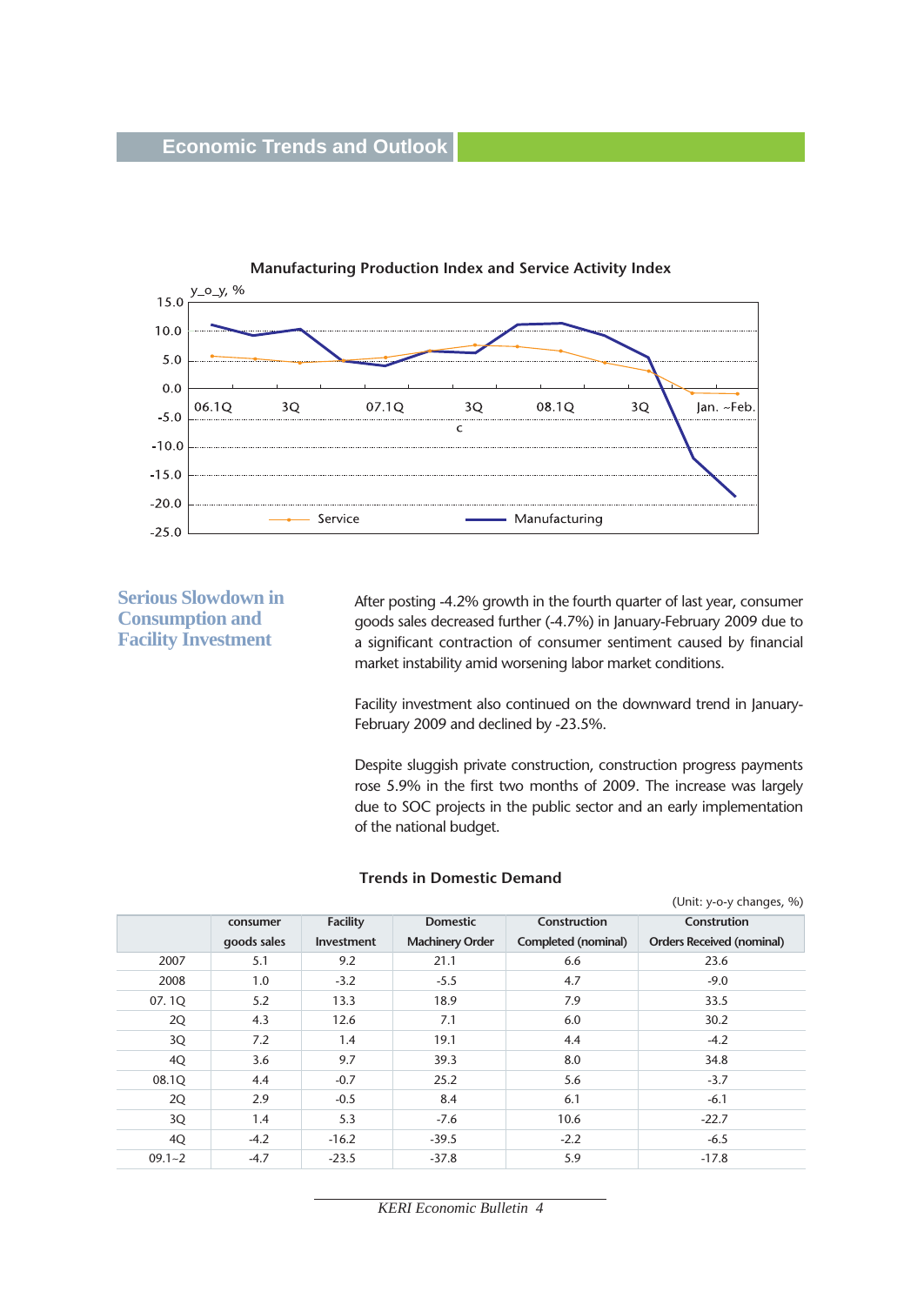

**Export Decline Showing Signs of Slowing Down** 

Exports in January-February 2009 by destination indicates that while the export sector is experiencing severe contractions, the pace of decline is showing some signs of slowing down.



**Exports by Region**

*KERI Economic Bulletin 5*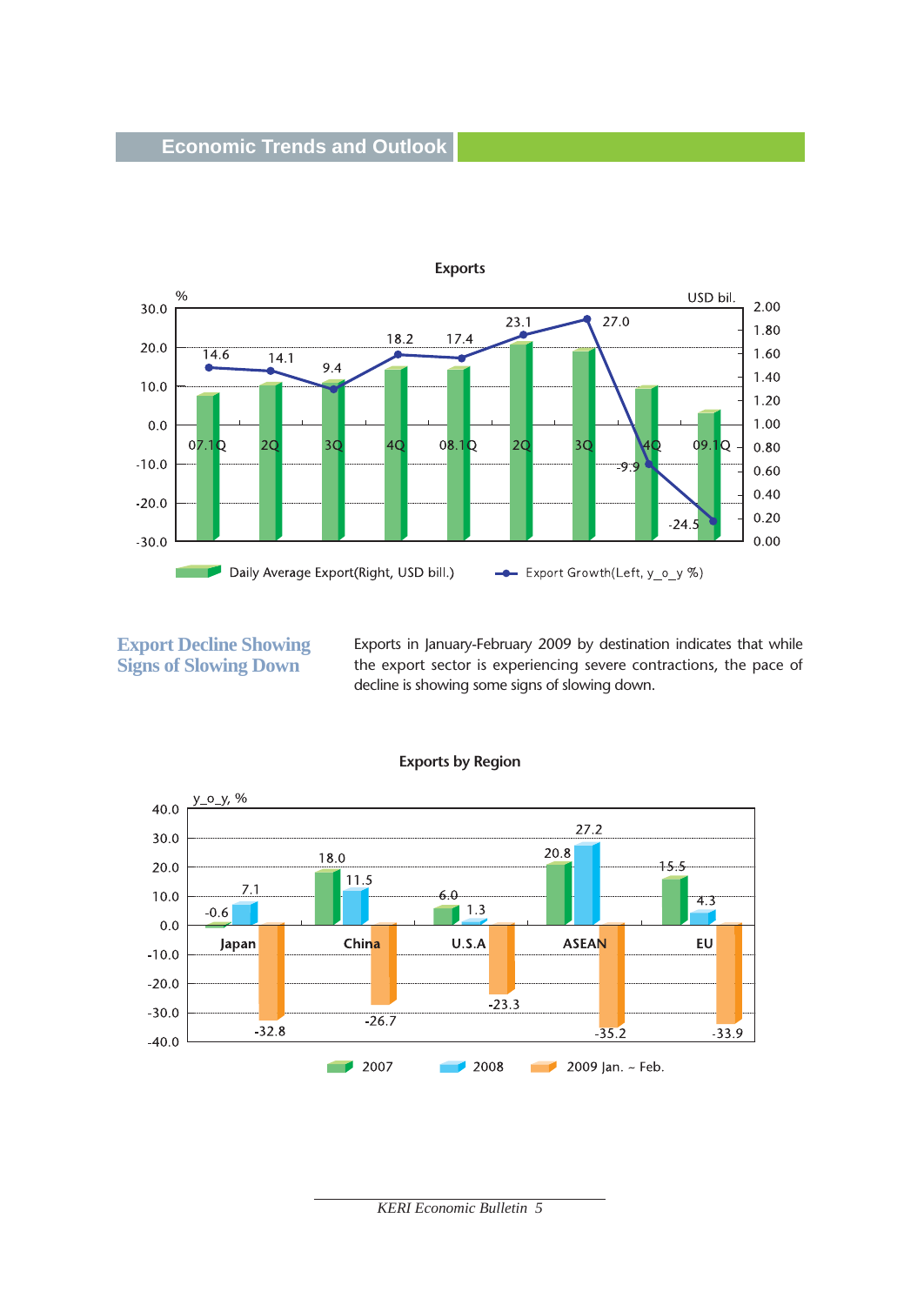#### **Current Account Balance Hits US\$2 Billion Surplus in January-February 2009**

Despite poor performances of the export sector, the current account balance recorded a surplus of US\$2 billion. Improvement in the service account balance, mainly due to a surplus in the travel account, and a sharp reduction in the imports are cited as major factors.

(Unit: USD Bil.)

#### **Current Account Balance**

**Current Account Balance Goods** Service **Income Current Transfer Travel Business Service** 2007 5.9 28.2 -19.8 -15.8 -7.4 1.0 -3.5 2008 -6.4 6.0 -16.7 -8.0 -14.5 5.1 -0.8 07. 1Q -1.0 5.7 -5.4 -3.8 -1.7 -0.6 -0.7  $2Q \t\t -1.3 \t 5.8 \t -4.4 \t -3.8 \t -1.5 \t -1.7 \t -1.0$  $3Q$  4.3 8.9 -5.3 -4.5 -1.8 1.8 1.8 -1.1  $4Q$  3.8 7.8 -4.7 -3.8 -2.3 1.5 -0.7 08. 1Q  $-5.2$   $-1.2$   $-5.1$   $-3.0$   $-2.9$   $1.7$   $-0.6$  $2Q \t -0.1 \t 5.7 \t -4.3 \t -2.8 \t -2.9 \t -0.6 \t -0.9$  $3Q \t -8.6 \t -3.5 \t -5.7 \t -3.0 \t -4.1 \t 1.4 \t -0.8$ 4Q 7.5 5.0 -1.7 0.7 -4.6 2.7 1.5 Jan.~Feb. 2.0 1.4 -1.2 0.4 -2.0 1.1 0.7

#### **Consumer Inflation Continues to Decline**

Consumer inflation continued a downward trend to 3.9% in the first quarter of 2009 from 5.5% in the third quarter and 4.6% in the fourth quarter of last year. Major contributing factors are economic stagnation and downward stabilization of international oil prices.



*KERI Economic Bulletin 6*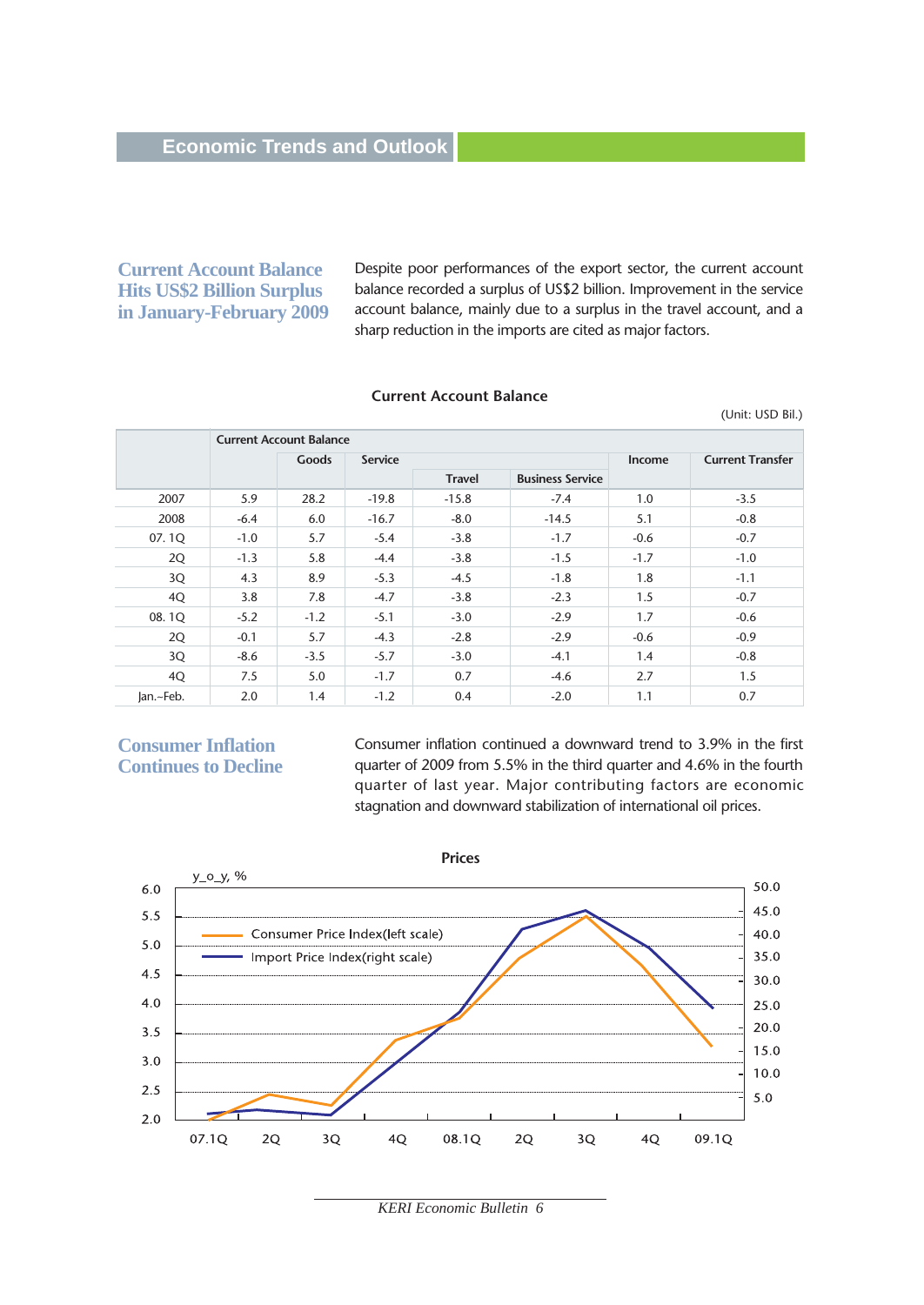#### **Market Interest Rates on the Decrease**

The yield rates of corporate bonds have been decreasing after reaching 8.56% in November last year due to aggressive monetary expansions that include interest rate cuts and liquidity injections. The Bank of Korea's policy rate was lowered to 2.0% in February 2009 from 5.25% in September last year.



**The Korean Won-U.S. Dollar Exchange Rate Appreciating Again in March '09**

The Korean Won has sharply depreciated against the U.S. dollar earlier this year due to fears of further financial turmoil and economic contraction. However, with improvement in external environments and the trade balance surplus recently, the exchange rate improved to a 1,400 won level after reaching a peak (1,567 won) on March 3 this year.



*KERI Economic Bulletin 7*

#### **Interest Rates**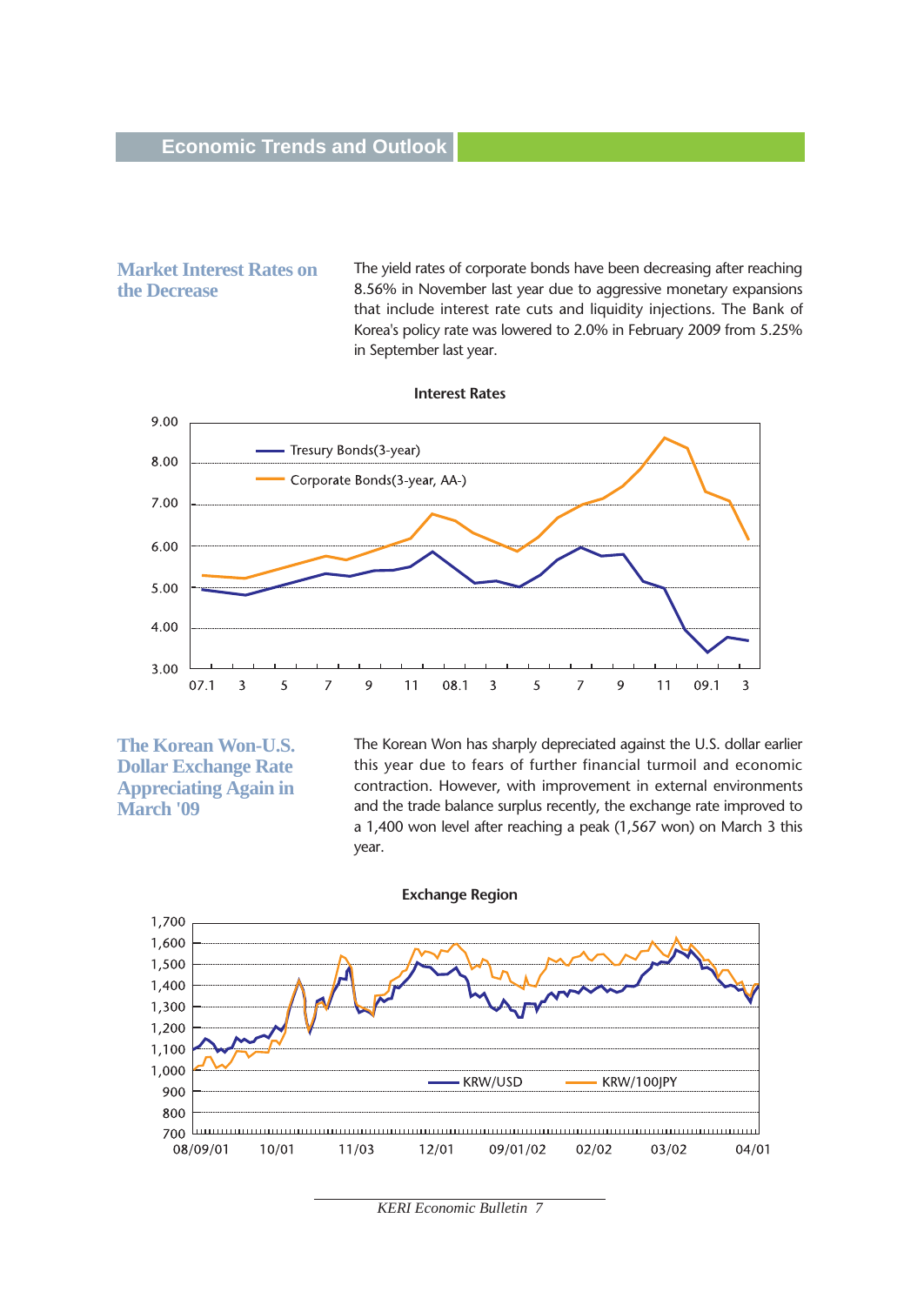# Outlook for 2009

| <b>Negative Growth for</b><br><b>World Economy in 2009</b>                                                | Global economic growth is expected to decline significantly this year as<br>financial instability continues to plague the real sectors around the<br>world. In March this year, the IMF projected world economic growth<br>for 2009 at -1.0~-0.5%. The economies of advanced countries such as<br>the United States, Japan and the EU, are likely to record negative<br>growth. China is also expected to achieve a 6% level of growth, far<br>below its target level of 8%.                                                                                                                                                                                                                      |
|-----------------------------------------------------------------------------------------------------------|---------------------------------------------------------------------------------------------------------------------------------------------------------------------------------------------------------------------------------------------------------------------------------------------------------------------------------------------------------------------------------------------------------------------------------------------------------------------------------------------------------------------------------------------------------------------------------------------------------------------------------------------------------------------------------------------------|
| <b>International Oil Prices</b><br>to Remain Stable                                                       | The international oil prices have displayed mild episodic increases in<br>the recent periods due to expectations of economic recovery later in<br>the year and the OPEC's oil output cuts. However, given the current<br>conditions in the real sector, the increases are expected to be limited.                                                                                                                                                                                                                                                                                                                                                                                                 |
| <b>Government's Tax</b><br><b>Reduction and Fiscal</b><br><b>Expansion Policies to</b><br><b>Continue</b> | The government is expected to continue to implement tax reduction<br>and fiscal expansion policies this year, including 21.3 trillion won in tax<br>reductions over the next five years ('Tax Revision Plan' in September<br>2008), 11 trillion won in fiscal expenditures, 3 trillion won in tax<br>supports ('Comprehensive Countermeasures to Overcome Economic<br>Impasse' in November 2008), resolution of unsold housing, job sharing<br>& expansion of social safety net programs, support for stabilization of<br>low and middle income classes ('Tax Supports to Stimulate the<br>Economy' in February 2009), and about 29 trillion won in revised<br>supplementary budget (March 2009). |
| <b>Possibility of Policy</b><br><b>Interest Rate Freeze at</b><br>2.00%                                   | Preventing excessive economic contraction is cited as the main reason<br>for pursuing expansionary monetary policies. Meanwhile, the<br>consumer price increase of 4% in February 2009 and the possibility of<br>foreign exchange rate instability due to a narrower interest rate gap<br>with external capital markets may act to limit the extent of interest rate                                                                                                                                                                                                                                                                                                                              |

| <b>Exogenous Variables</b>          | 2008    | 2009    |
|-------------------------------------|---------|---------|
| Base Rates (%, end of year)         | 3.00    | 2.00    |
| Won-Dollar Ex-Rates (KRW/USD, avg.) | 1,101.3 | 1,300.0 |
| China's Growth (%)                  | 9.0     | 6.7     |
| Japan's Growth (%)                  | $-0.7$  | $-5.5$  |
| U.S. Growth $(%)$                   | 1.1     | $-2.5$  |
| Dubai Oil Price (USD/bbl)           | 96.8    | 55.0    |
|                                     |         |         |

#### **Major Considerations for Projections**

cuts in the future.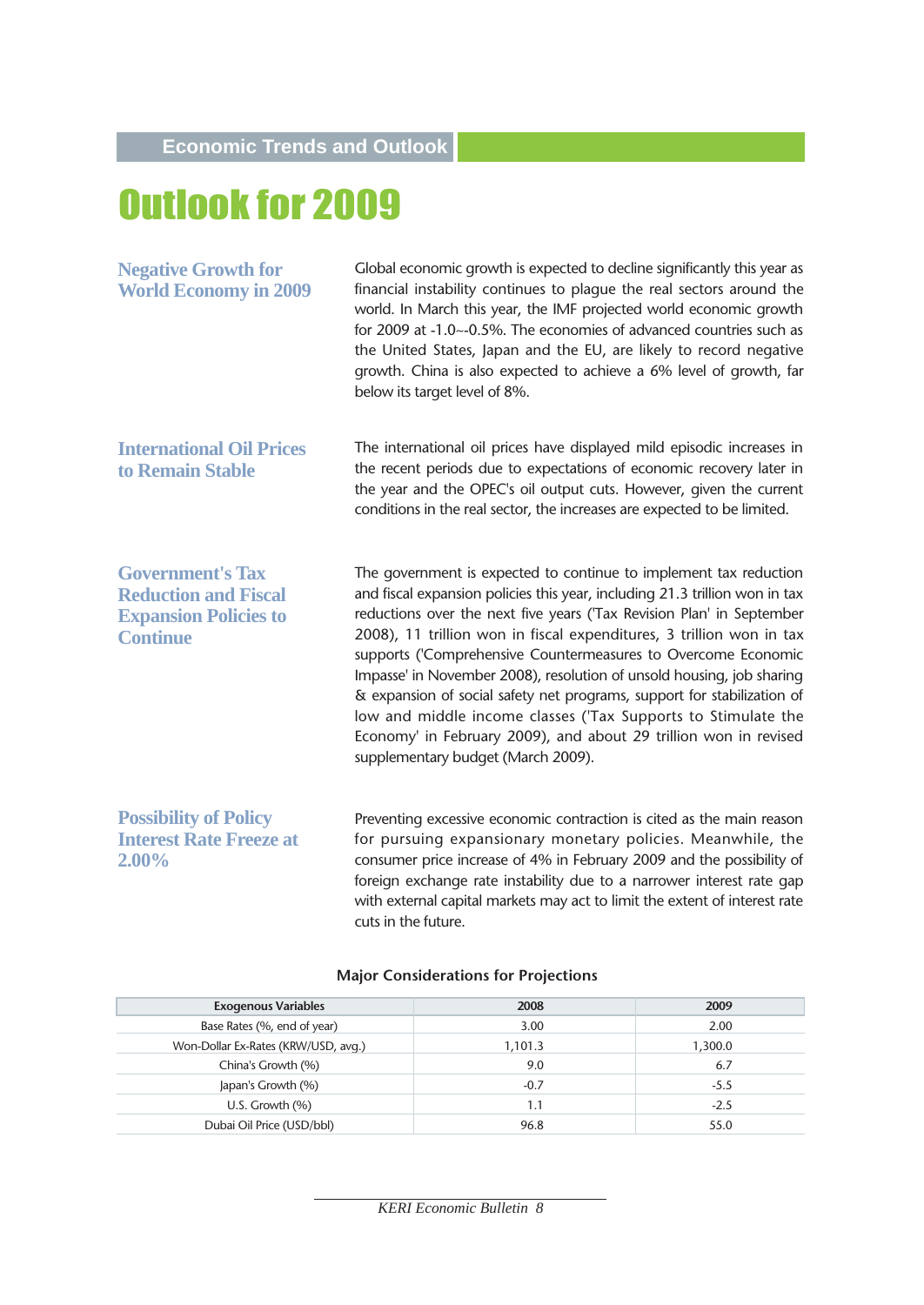| <b>Growth: 2.2% in '08 and</b><br>$-3.7\%$ in '09                                                       | A sharp decrease in national economic growth is expected as a result<br>of a significant decline in exports in line with the global economic<br>stagnation amid contractions in domestic consumption and facility<br>investment. Nevertheless, the national economy is likely to improve<br>gradually further in the second half owing to international cooperation<br>to stabilize the global financial markets and domestic efforts to boost<br>the economy. As a result, national economic growth is projected at -<br>5.3% in the first half and -2.1% in the second half of the year. |
|---------------------------------------------------------------------------------------------------------|--------------------------------------------------------------------------------------------------------------------------------------------------------------------------------------------------------------------------------------------------------------------------------------------------------------------------------------------------------------------------------------------------------------------------------------------------------------------------------------------------------------------------------------------------------------------------------------------|
| <b>Private Consumption: 0.9%</b><br>in '08 and -3.9% in '09                                             | Private consumption growth is expected to record an annual average<br>growth rate of -3.9% due to contractions in consumer sentiment<br>caused by worsening labor and credit market conditions.                                                                                                                                                                                                                                                                                                                                                                                            |
| <b>Construction Investment: -</b><br>2.1% in '08 and -1.1% in '09                                       | Due to sluggish residential and non-residental construction demands<br>on the heels of the economic recession, construction investment is<br>likely to slow. With SOC investment expansion in the public sector<br>offsetting part of the slowdown in private construction, construction<br>investment is likely to continue a mild decline.                                                                                                                                                                                                                                               |
| <b>Facility Investment: -2.0%</b><br>in '08 and -11.2% in '09                                           | The average facility operating rate in the manufacturing sector fell to<br>the 60% level in the recent periods. As a result, the facility investment<br>adjustment pressure, an indirect indicator of facility investment<br>demand, has eased considerably. In addition, the domestic receipt of<br>machinery orders is still on the downward trend. Given these trends in<br>investment indicators, facility investment is expected to record a<br>significant slowdown this year.                                                                                                       |
| <b>Current Account Balance</b><br><b>Surplus: US\$6.4 Billion in '08</b><br>and US\$12.8 Billion in '09 | Due to sharp drops in international oil prices and import demands, the<br>current account balance in 2009 is expected to record a greater<br>surplus than in 2008. The service balance is also likely to improve as<br>demand for overseas travel decreases significantly due to the current<br>economic recession and depreciation of the Korean won.                                                                                                                                                                                                                                     |
| <b>Export Growth: 14.4%</b><br>in '08 and -16.4% in '09                                                 | Against the backdrop of international financial market instability and<br>deepening of the global economic recession, export demand from<br>most of the key markets, including China and the EU, is expected to<br>decrease significantly.                                                                                                                                                                                                                                                                                                                                                 |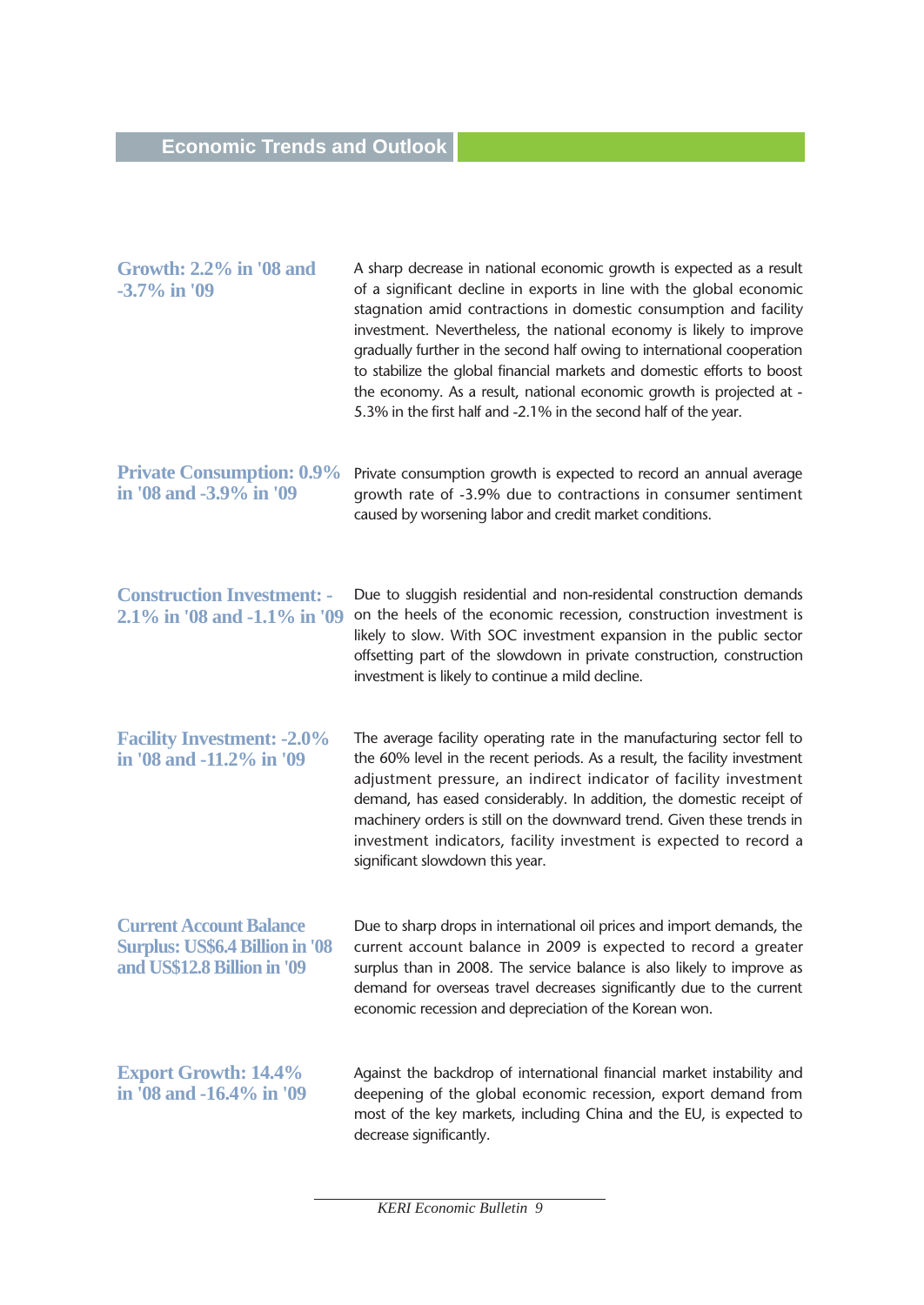| <b>Consumer Price Increase:</b><br>4.7% in '08 and 2.4% in '09 | Influenced by the downward stabilization of international oil prices and<br>raw materials prices and an appreciation in the Korean won-dollar<br>exchange rate, consumer prices are likely to continue to stabilize. It will<br>be difficult for the global economy to make a rapid recovery, and the<br>crude oil and raw materials prices are forecasted to continue at low<br>levels due to the contraction of domestic and overseas demand. The<br>Korean won-U.S. dollar exchange rate, the key factor in import price<br>increases, is also expected to appreciate gradually. |
|----------------------------------------------------------------|-------------------------------------------------------------------------------------------------------------------------------------------------------------------------------------------------------------------------------------------------------------------------------------------------------------------------------------------------------------------------------------------------------------------------------------------------------------------------------------------------------------------------------------------------------------------------------------|
| <b>Market Interest Rate: 7.1%</b><br>in '08 and 6.5% in '09    | Affected by a trend of decreasing global interest rates and quantitative<br>expansions, market interest rates are expected to experience<br>downward pressures. However, the structural credit risk and increased<br>issuance of national treasury bonds may serve as limiting factors.                                                                                                                                                                                                                                                                                             |

**The Korean Won-U.S. Dollar Exchange Rate: 1,380 Won in 1st Half and 1,220 Won in 2nd Half of 2009** 

Fall in import demand is likely to lead to a bigger current account surplus. With uncertainty in international financial markets and the real economy being resolved gradually, the exchange rate is expected to stabilize relatively quickly.

|                                 |          |          |         |         |         |         |         |         | (Unit: y-o-y changes %, US\$100 million) |
|---------------------------------|----------|----------|---------|---------|---------|---------|---------|---------|------------------------------------------|
|                                 | 2007     | 2008     |         | 2009    |         |         |         |         |                                          |
|                                 | Year     | Year     | 1Q      | 2Q      | 3Q      | 4Q      | 1st H   | 2ndH    | Year                                     |
| <b>GDP</b>                      | 5.1      | 2.2      | $-5.3$  | $-5.6$  | $-5.4$  | 1.5     | $-5.3$  | $-2.1$  | $-3.7$                                   |
| (SA, q-o-q, %)                  |          |          | $-0.2$  | 0.4     | 0.3     | 0.9     |         |         |                                          |
| <b>Private Consumption</b>      | 5.1      | 0.9      | $-5.0$  | $-5.7$  | $-5.2$  | 0.2     | $-5.3$  | $-2.5$  | $-3.9$                                   |
| <b>Construction Investment</b>  | 1.4      | $-2.1$   | $-3.3$  | $-1.6$  | $-1.1$  | 0.9     | $-2.3$  | 0.0     | $-1.1$                                   |
| Facilities + Intangible Assets  | 9.3      | $-2.0$   | $-18.8$ | $-16.4$ | $-13.6$ | 5.9     | $-17.6$ | $-4.4$  | $-11.2$                                  |
| Exports (Goods + Service)       | 12.6     | 5.7      | $-14.2$ | $-14.3$ | $-11.2$ | 1.4     | $-14.3$ | $-5.0$  | $-9.7$                                   |
| Imports (Goods + Service)       | 11.7     | 3.7      | $-20.9$ | $-18.7$ | $-13.8$ | 5.2     | $-19.8$ | $-4.7$  | $-12.4$                                  |
| <b>Consumer Prices</b>          | 2.5      | 4.7      | 3.8     | 2.2     | 1.5     | 2.3     | 3.0     | 1.9     | 2.4                                      |
| <b>Producer Prices</b>          | 1.4      | 8.6      | 4.5     | 0.1     | $-2.4$  | 1.4     | 2.3     | $-0.5$  | 0.9                                      |
| <b>Current Account</b>          | 59.5     | $-64.1$  | 75.1    | 30.4    | 4.2     | 17.9    | 105.5   | 22.1    | 127.6                                    |
| Commodity                       | 294.1    | 59.9     | 85.0    | 68.2    | 49.0    | 44.0    | 153.2   | 93.0    | 246.2                                    |
| Exports (BOP Base)              | 3789.8   | 4334.3   | 806.0   | 912.8   | 941.0   | 965.0   | 1718.8  | 1906.0  | 3624.8                                   |
| Growth (%)                      | 14.2     | 14.4     | $-21.7$ | $-22.8$ | $-19.7$ | 1.5     | $-22.3$ | $-10.2$ | $-16.4$                                  |
| Imports (BOP Base)              | 3495.7   | 4274.3   | 721.0   | 844.6   | 892.0   | 921.0   | 1565.6  | 1813.0  | 3378.6                                   |
| Growth (%)                      | 15.5     | 22.3     | $-30.7$ | $-25.0$ | $-26.1$ | 2.2     | $-27.7$ | $-14.0$ | $-21.0$                                  |
| Service & Others                | $-234.6$ | $-124.0$ | $-9.9$  | $-37.8$ | $-44.8$ | $-26.1$ | $-47.7$ | $-70.9$ | $-118.6$                                 |
| Ex Rate (Avg. KRW/USD)          | 929.2    | 1101.3   | 1420.0  | 1340.0  | 1240.0  | 1200.0  | 1380.0  | 1220.0  | 1300.0                                   |
| Corp. Bonds Yield (3-year, AA-) | 5.7      | 7.1      | 6.8     | 6.2     | 6.4     | 6.5     | 6.5     | 6.5     | 6.5                                      |
| Unemployment Rate (%)           | 3.2      | 3.2      | 3.7     | 3.6     | 3.5     | 3.5     | 3.7     | 3.5     | 3.6                                      |
|                                 |          |          |         |         |         |         |         |         |                                          |

#### **Economic Outlook for 2009**

*KERI Economic Bulletin 10*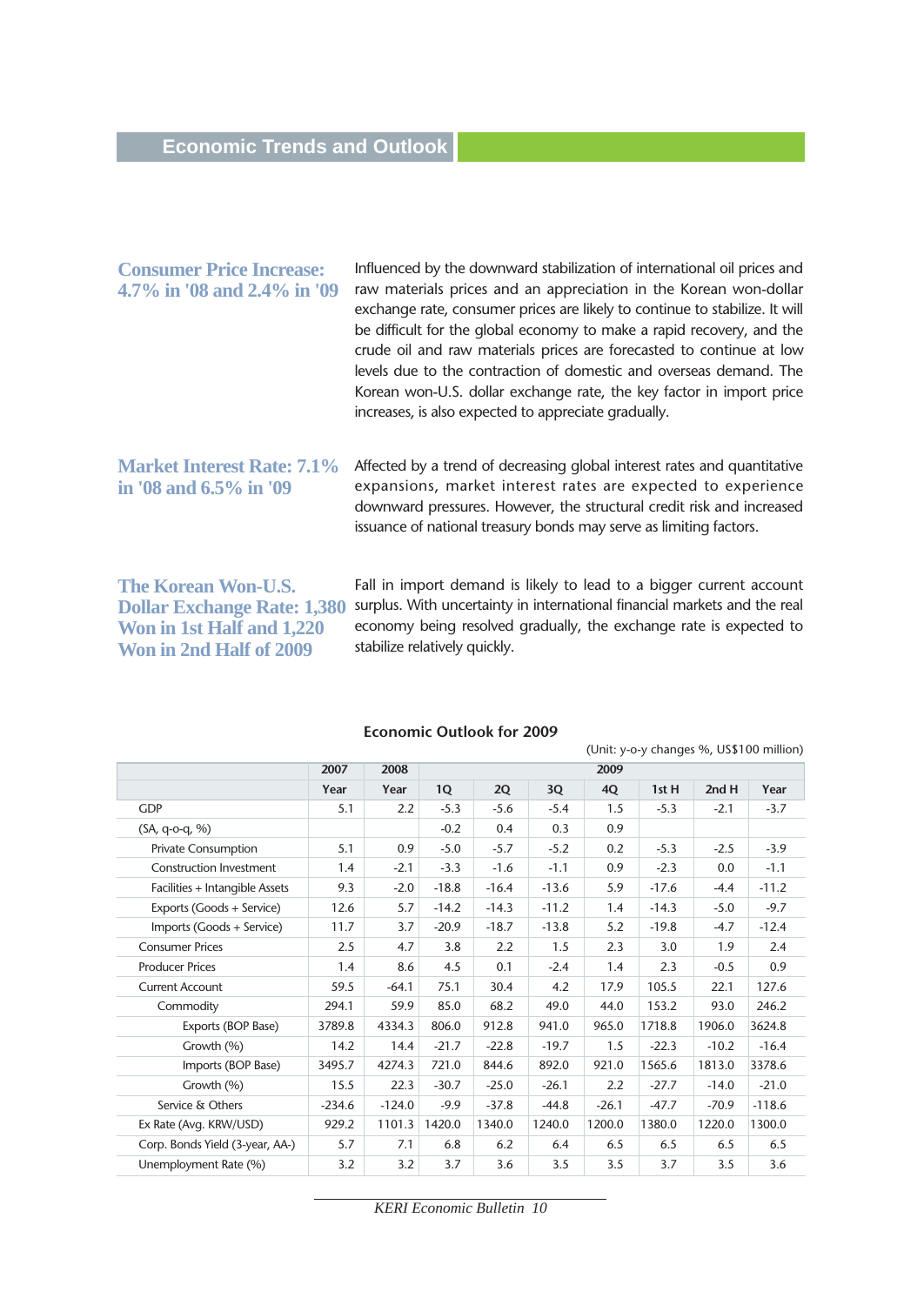**Supplementary Budget to Improve Growth Rate by 1.1 Percentage Point to - 2.6% from the basic projection of -3.7%** 

The size of the current revised supplementary budget, pending National Assembly approval, is 28.9 trillion won. Among the total, 11.2 trillion won would be used to make up for a shortage of tax revenue and 17.7 trillion won would be devoted to five major core fields including job creation and income support provisions. In particular, the 17.7 trillion won, which will expand real expenditures, is expected to improve economic growth for 2009 by 1.1 percentage point.

#### **Macroeconomic Effects of 17.7 Trillion Won in Increased Expenditures**

|                         | <b>Basic Projection (A)</b> | Expected Effects (B)    | $A + B$               |
|-------------------------|-----------------------------|-------------------------|-----------------------|
| Growth Rate             | $-3.7\%$                    | +1.1 percentage point   | $-2.6\%$              |
| Current Account Balance | US\$12.8 Bil. Surplus       | US\$2.7 Bil. Deficit    | US\$10.1 Bil. Surplus |
| <b>Consumer Prices</b>  | 2.4%                        | $+0.2$ percentage point | 2.6%                  |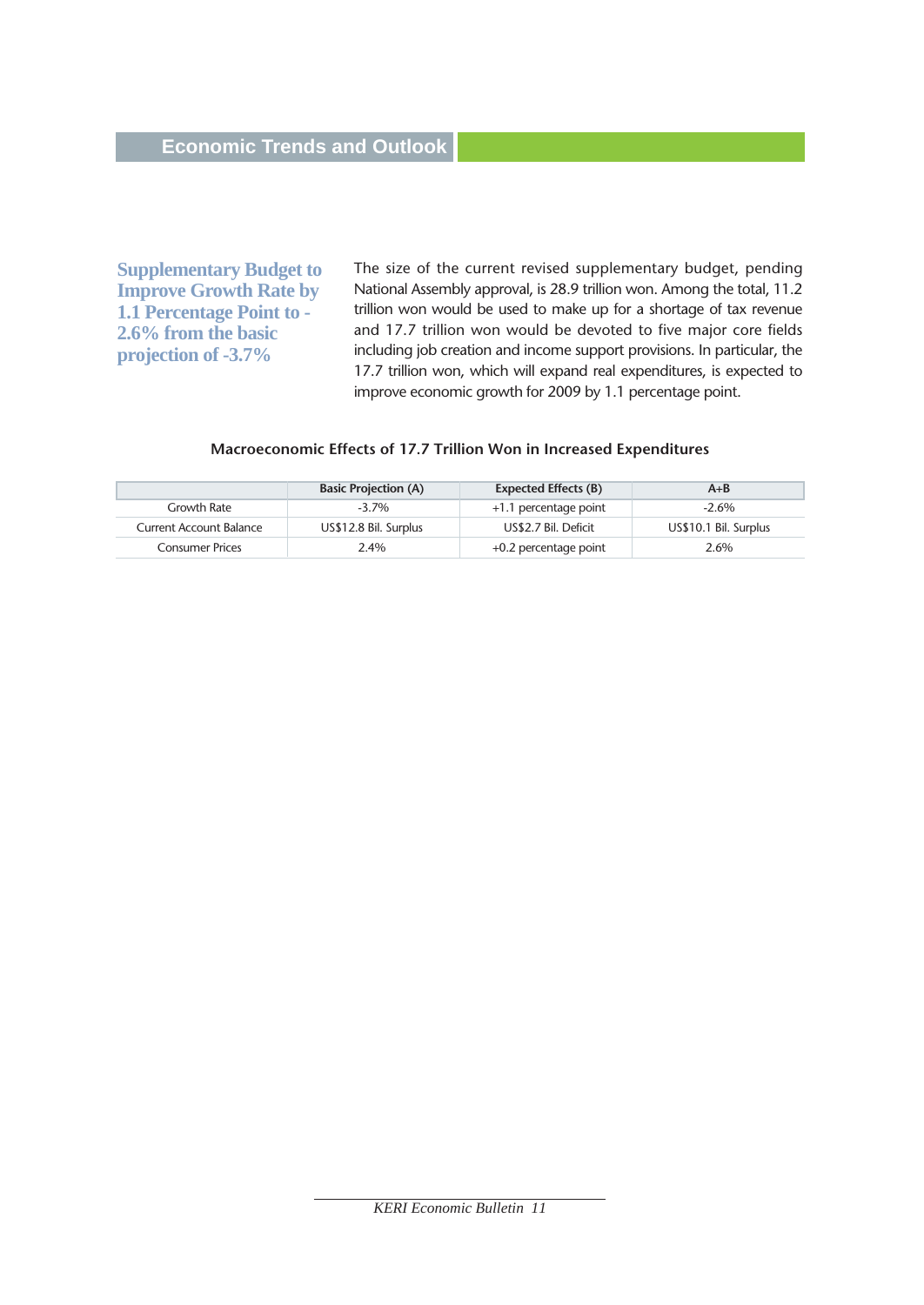# **Issue Focus**

# Prospects for G-20 Summit and Our Tasks

**Actively Leverage Status as G-20 Chair Nation** 

At the upcoming London G-20 Summit in April this year, Korea should successfully promote adjustment of opinions among advanced nations and also between advanced and developing countries as a member of the chair nations' group in order for the summit meeting to produce successful results. Since Korea is a member of the G-20 meeting's chair nation group for the next three years, it is in an advantageous position to reflect its interests regarding global issues. Therefore, ensuring that global issues are handled continuously through the auspices of the summit meeting is very important also from the perspective of national interest.

**Promote Holding of G-20 Summit or G-20 Ministerial Meeting to Handle Trade Issues Professionally**

One of the most important issues for the G-20 nations in which the interests of Korea, having an export-oriented economic structure, are at stake is overcoming protectionism. As the most important topic for the present meeting is reform of financial regulations, regarding other agenda including protectionism, there is a possibility that the meeting may end up with a declaration or general agreement rather than substantial results. To overcome protectionism and promote trade, therefore, there is a need for Korea to suggest the holding of a G-20 summit or a G-20 ministerial meeting to address only trade issues professionally.

**Suggest the Need to Expand Currency Swaps between Advanced and Developing Countries** 

To help small open economies of developing countries overcome difficulties incurred from the volatility in inflows and outflows of capital, Korea should raise at the meeting the need to expand currency swaps between advanced countries (particularly key currency nations) and developing countries. Korea should insist that normalizing capital flows into developing countries is necessary to the economic recovery of advanced countries as well.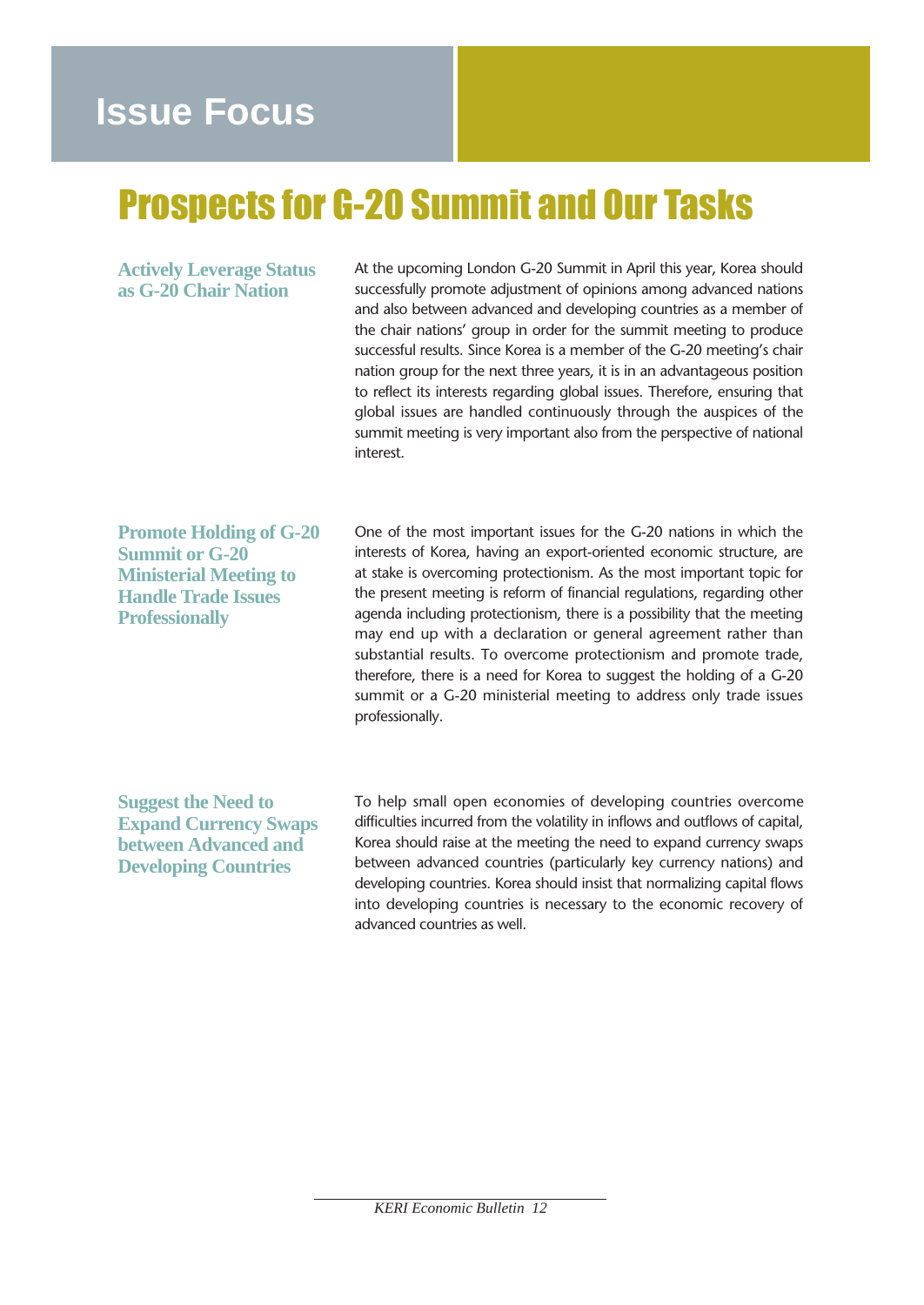#### **Inefficiency of the KOBACO system & Liberalization of the Korean media-rep industry**

Research Monograph 08-15 Jae-Hong Kim

This paper proves the inefficiencies of the current monopoly and regulations by KOBACO in the Korean broadcasting advertising industry, and suggests competitions in the media rep market. As the main contribution, using market data and theoretic analyses, it shows that the hypothesis by the public interest theorists that allowing competition will raise up prices of the advertised products and degrade program qualities is completely false, and the truth is the converse; that is, the current regulations by KOBACO lowers down both consumer welfare and total surplus. Finally, it proposes that there must be no restrictions in introducing competition in the media rep market, except prohibiting the ownership of the media rep by both advertisers and KOBACO.

## **Korea's Price Structure and Ways to Resolve Price Gaps between Korea and Overseas Markets**

Research Monograph 08-16 In-Kwon Lee

This paper provides with a better understanding of Korea's price structure and a comparison between domestic and overseas price gaps by business type and item and suggests ways to address the price gaps. As a result of the international comparison, prices in Korea appears to be higher taking the income level into consideration. Since the price level of daily necessities, foodstuffs, apparel products, household goods, etc., is comparatively high, the actual price level felt by the low-income class is even higher than the international comparison value. This paper would help the government better understand the status of the domestic price structure and the price gaps between Korea and overseas markets and establish an improved price policy in concert with informed public opinion.

#### **The Effect of International Financial Reporting Standards Adoption nd Firms' Preparatory Measures**

Research Monograph 08-17 In-Tae Hwang, Bong-Hee Han, Sun-Min Kang

In this study, whether IFRS adoption enhanced accounting transparency is tested by whether earnings management decreased significantly under the IFRS in the U.K. and Australia. The magnitude of earnings management is measured with discretionary accruals. The results show that discretionary accruals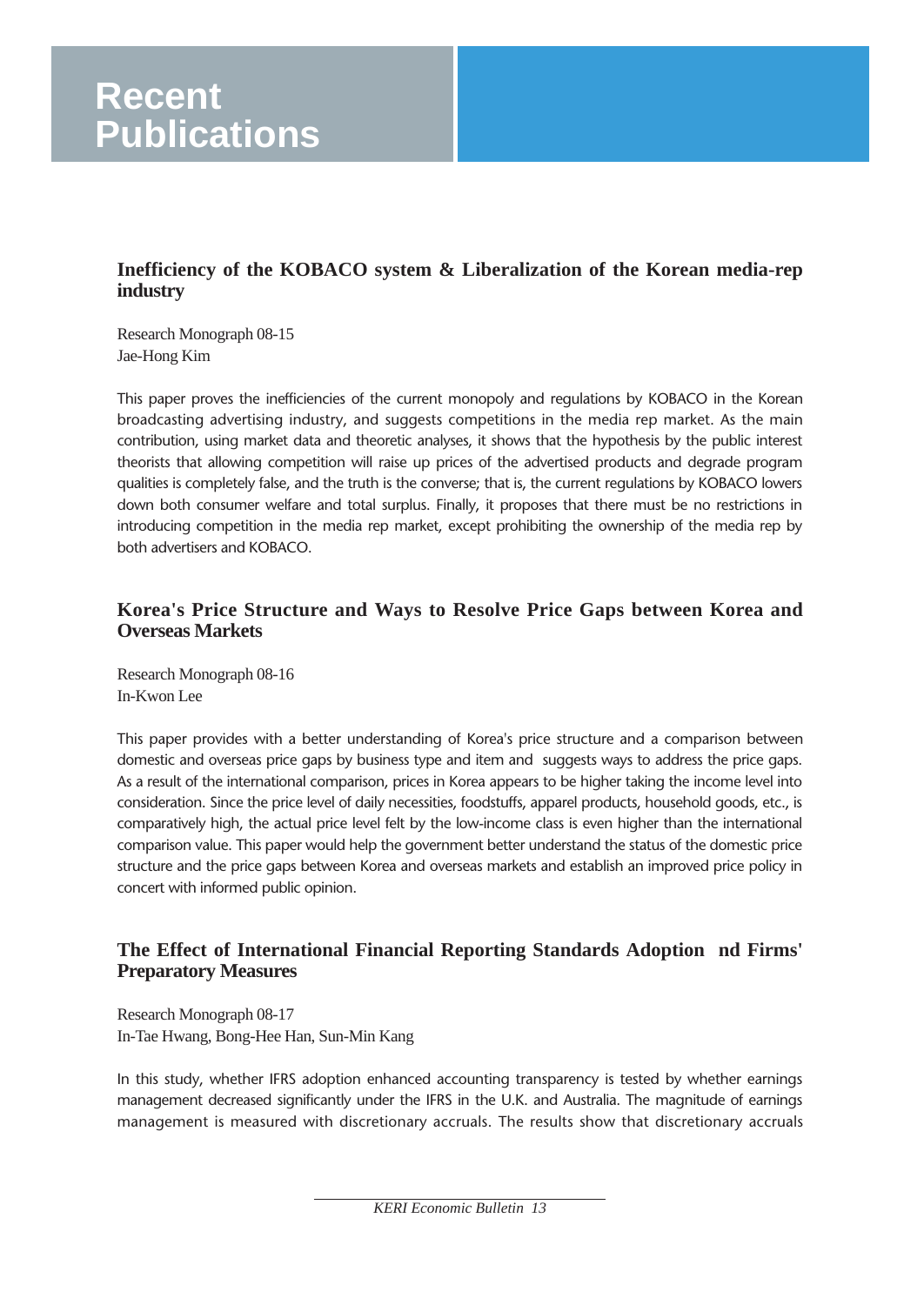significantly decreased in the U.K., but did not change noticeably in Australia, under the IFRS. Decrease in discretionary accruals found in the U.K. is significant only in large firms. Further, change in discretionary accruals under the IFRS exhibited a wide variation across industries both in the U.K. and Australia. Thus, it can be said that the effect of IFRS adoption on the magnitude of earnings management differs across nations, across firm sizes, and across industries. The results of this study based on the U.K. and Australia are consistent with those of Ball et al. (2003) which document that the effect of adoption of a high quality accounting standards on accounting transparency is different across Asian countries.

The sample of this study is not confined to large firms, but includes a number of small and medium-sized firms across various industries. Thus, the results of this study can be useful for our firms and regulatory agencies to take necessary actions in preparation for the IFRS soon to be adopted. As previously mentioned, adoption of the IFRS is expected not only to affect preparation and reporting of financial statements, but also to influence firms' operating activities in general such as operating process, information system, and personnel organization significantly.

#### **An Analysis of the Effects of Korea-EU FTA and Integration of the European Car Market on the Automobile Industry in Korea**

Research Monograph 08-18 Wongun Song

This study consists of two parts.

One is to examine the effects of the implementation of Korea-EU FTA on the level of trade of automotive sector between Korea an EU.The results find that the exports of medium-sized and large-sized cars to EU will increase rapidly and also the import of large-sized cars from EU will be increased after the Korea-EU FTA will be effective. The exports of automotive parts to EU is also expected to increase due to Korea-EU FTA.

The other part is to analyze the level of market integration of EU automobile sector. In this study the level of market integration in EU car market is investigated using the percentage price differentials between EU countries. The results show that the market for the whole EU countries is less integrated but the market for the existing 12 EU member countries is relatively more integrated than that for the new 15 EU member countries. These results imply that Korean car-makers should take different approaches for the western European countries such as the existing 12 members or Eurzone and the eastern European countries when they devise the market strategy to maximize the gains from better conditions for market access to EU due to the Korea-EU FTA. They had better regard the car markets for western European countries as one market. But for the markets for eastern European countries, they need to have different strategy for each country to capture each market in advance.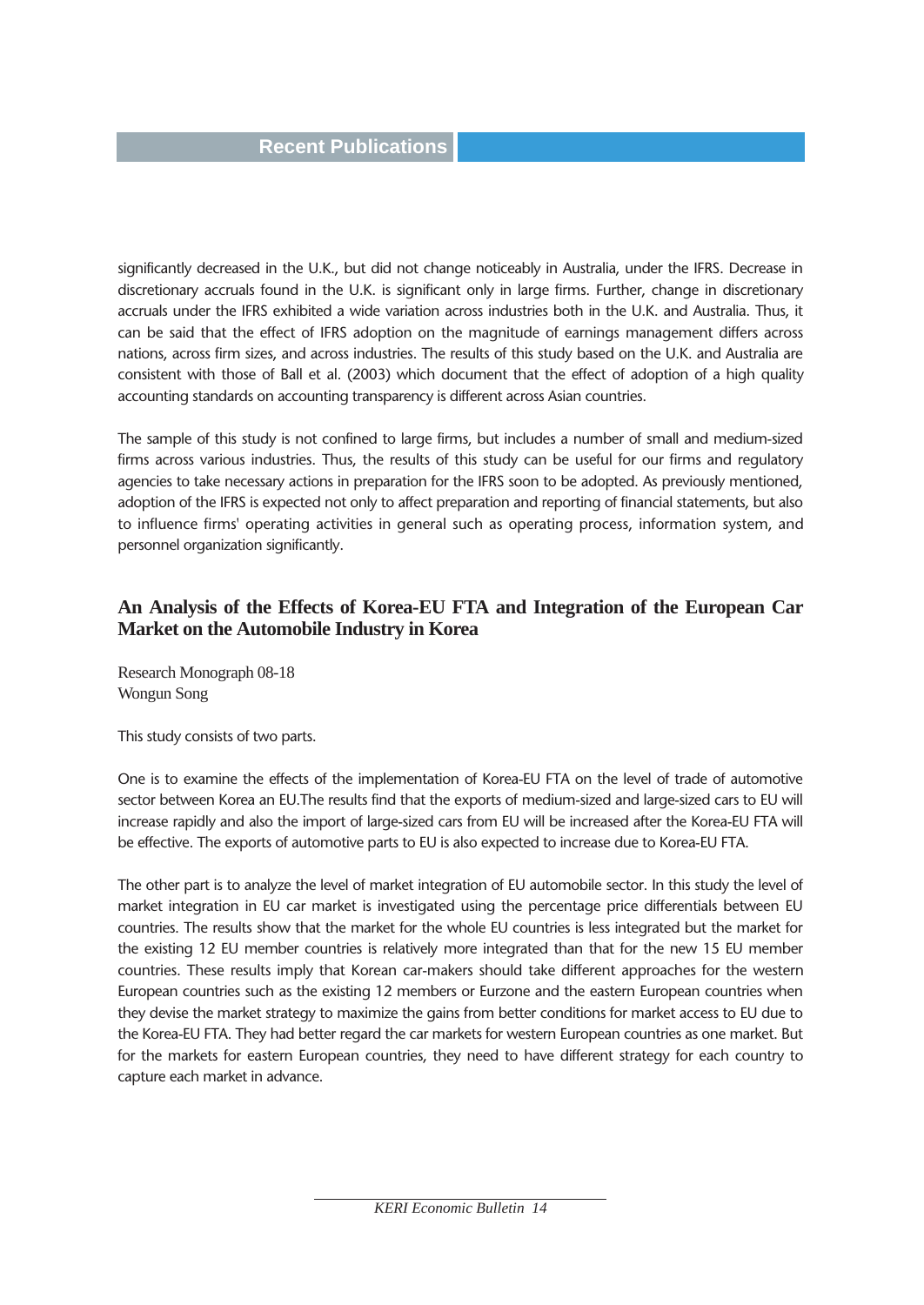#### **Extensive Study of Corporate Environment Improvement**

Research Monograph 08-19 Zusun Rhee

This paper examins system reform methods in a wide variety of fields suggested by the World Bank's 'Corporate Environment Report' - business start-up, acquisition of business licenses, manpower employment, property registration, payment of taxes, international trade, contract implementation, supply of funds, cessation of business, etc. - that make the management of domestic and overseas enterprises difficult and suggests core tasks to improve corporate environments by sector based on the analysis results. The paper also introduces the World Bank's improvement tasks and improved results by item, suggesting a priority for corporate environments by sector expected after improvement and a comprehensive ranking of the corporate environment in Korea. If the system reform tasks related to corporate environments suggested by this paper are implemented, Korea would emerge as a nation equipped with the fifth best corporate environment among 178 countries in the world.

#### **Current Status and Challenges of Labor Market Flexicurity in Korea**

Research Monograph 08-21 Sung-Joon Park, Yanggyu Byun, Hyun-Yong Jung

This study examines flexibility and security of the labor market in 1998, 2003, and 2005, mainly that of 22 OECD countries, using principal component analysis, and attempts an international comparison of these data. As a result, we identify 'Anglo-Saxon' type of relatively high flexibility and low security, 'European Continent' type of low flexibility and high security, 'Southern Europe' type low both in flexibility and security, and 'Northern Europe' type that shows flexibility similar to that of 'European Continent' one but has a relatively high security.

The analysis of Korea's labor market reveals Korea is about average in terms of flexibility but its security remains significantly low. Meanwhile, between the period from 1998 to 2003, Korea saw the combination of policies aimed at enhancing security at the cost of flexibility and since 2003 both flexibility and security have dropped. From 1998 to 2005, Korea ended up sacrificing flexibility without simultaneously making an improvement in security. Thus, the revision of labor market policies in Korea is strongly recommended.

#### **Empirical Studies on the Horizontal Merger**

Research Monograph 08-22 Hyun-Jong Kim

This paper surveys the existing analysis methods to horizontal mergers. As the method defining relevant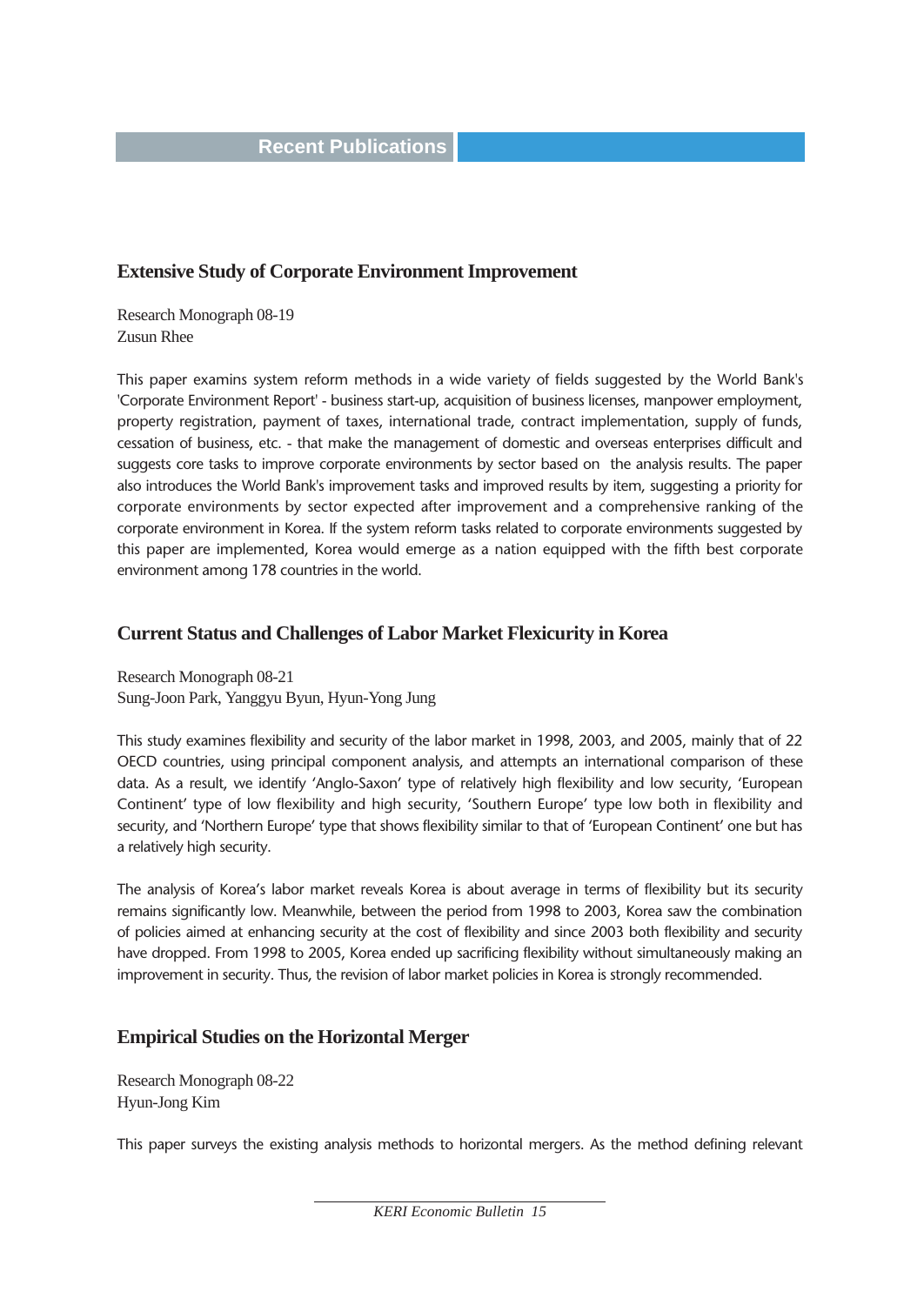markets, SSNIP (Small but Significant and Non-transitory Increase in Price) test, critical loss analysis, Elzinga-Hogaty test, price correlation analysis, and stationary analysis are introduced. On the other hand, as the method studying economic effect on the horizontal merger, switching analysis, merger simulation, and price-concentration analysis are explained. Additionally, the paper introduces the new method, LIFO-LOFI market concentration index for exact calculation including actual consumption (export-import ratio). Finally, we examine the effects of horizontal merger between two firms in the Safe Harbor area on the market competition. Using PCAIDS merger simulation, it shows that the horizontal merger in safe harbor yields maximum price increases under 5% in most cases.

#### **The Survival Strategy of Korean Firms**

Research Monograph 08-23 Yong-Wook Jun

To achieve excellence, global companies have overcome many crises and shown flexibility and superior abilities to adjust to environmental changes. However, what are the key factors distinguishing excellent companies from others? How does the combination of these factors lead to corporate sustainability? Up to now, no research has been conducted on the conceptual frameworks about longevity of corporations. In addition, the linkage between performance and survival has not been fully examined. In the course of this research, we have examined representative cases of high performing and sustainable companies in different industries and regions: In the automotive industry we have chosen Ford, Volkswagen, and Toyota; in the chemical industry DuPont, BASF, and Mitsubishi; in the steel industry US Steel, ThyssenKrupp, and Nippon Steel Corporation. These companies were compared to Korean companies of the same industry: Hyundai automotive, LG Chemicals, and POSCO Steel.

The result of the research is that high performing, sustainable companies had a the required resources and core capabilities to clearly define the company's vision. Through these vision and capabilities, companies can quickly adjust to changing environments, overcome crises, and make use of opportunities. Vice versa, the latter two factors positively effect capabilities and support clear visions. Finally, we induced the following three implications: Companies should use Quantum Jumps to transform crises into opportunities, avoid falling into a success trap (active inertia) and foster an efficient business ecosystem.

#### **Development and Changes of ROK-US Alliance : Analysis and Outlook**

Research Monograph 08-24 Yun-Ho Chung

This paper focuses on the importance of the U.S. policy, especially towards its allies when examining past and considering future changes. With this view, this paper firstly goes over the U.S.'s alliance policy and analyze how the policy has influenced the change of the ROK-U.S. relation.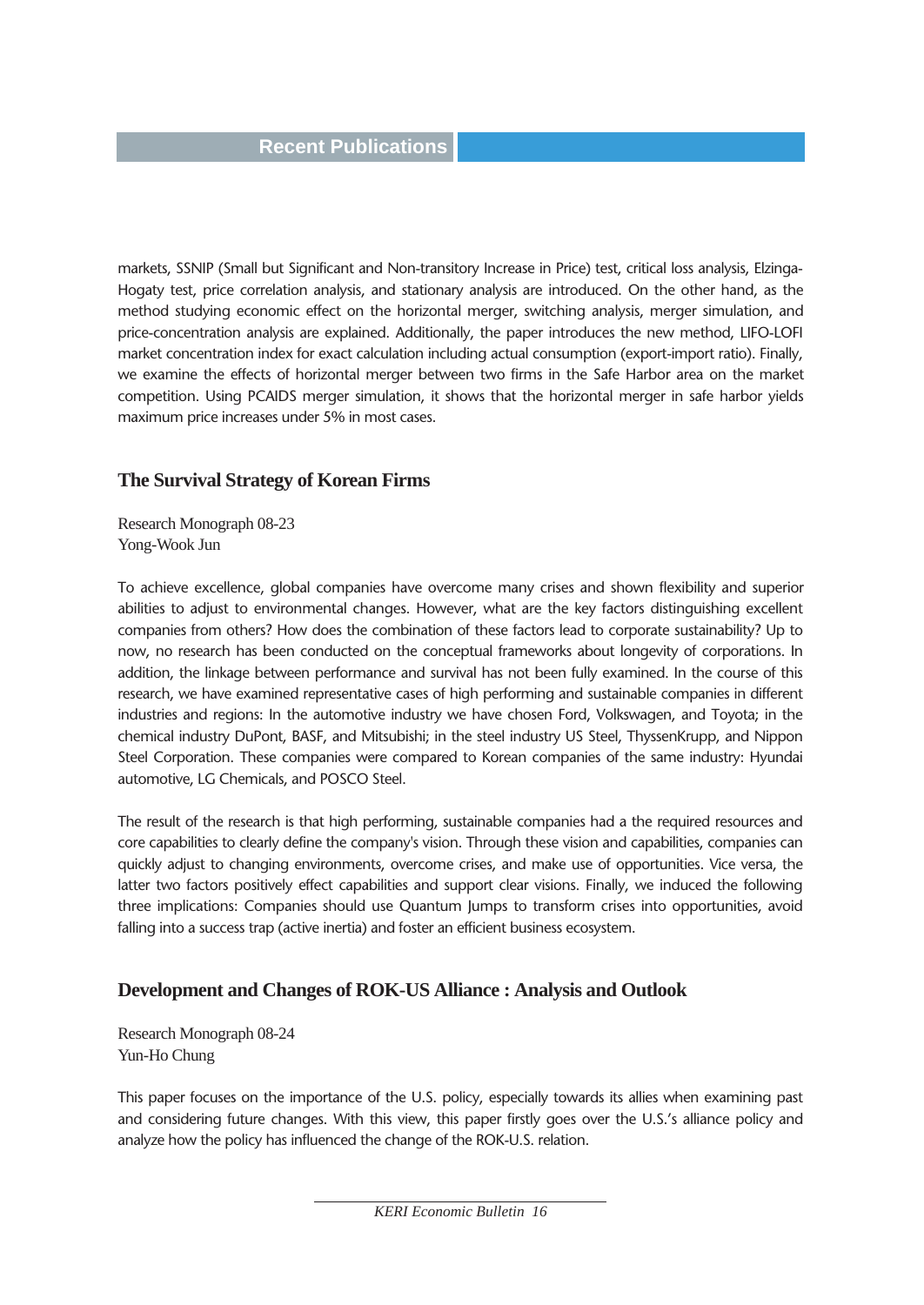Undergoing somewhat significant international incidents and flow of the world affairs over the past 50 years, ROK-U.S. alliance has been effected to vast amount. The reduction of the U.S. forces in Korea has been underway four times along with the U.S. policy change. Ongoing reduction according to GPR policy could also be seen as the fifth. Changes in the alliance during the last five, or six years, however, is a lot more serious than that of the past whole years. With the U.S. being Korea's closest ally and portraying at any angle, the U.S. holds major position in South Korea. Thus, as of Lee Myung Bak Government's effort to rebuild burned bridge with the ally, this paper is aimed to examine the ROK-U.S. alliance as well as the recent changes and predict possible change, and even present counter plan.

#### **The KERI-CGE Model for Analysis on the Economic Effects of Free Trade** Agreements - Economic Effects of Korea  $\cdot$  EU FTA -

Research Monograph 09-01 Gyeong-Lyeob Cho, Wongun Song

The primary objective of this study is to build a new and reliable CGE(computable general equilibrium) model for analyzing the economic effects of Free Trade Agreements(FTAs) between Korea and other nations. Previous research on the impacts of FTAs between Korea and other nations has been done by using the GTAP(Global Trade Analysis Project) model. However, since the GTAP model assumes the exogeneity of technical progress and exclusion of factor mobility among nations, the important dynamic effects of FTAs such as growth in productivity and foreign direct investment cannot be included. The KERI-CGE model that is constructed and used for the analysis of the impact of Korea-EU FTA in this study complements the weakness of GTAP model. The KERI-CGE model is the fully dynamic computable general equilibrium model which reflects the economies of scale generated by capital accumulation and technical progress endogenously. Another advantage of the KERI-CGE model is that the model allows rational evaluation of FTAs' employment effect because labor and leisure are determined endogenously by the model's nature. In this study the economic effects of Korea-EU FTA is analyzed using this model under six scenarios that differ on the degree of openness.

#### **Comprehensive Value Alliance between Korea and the U.S. for the 21th Century**

Research Monograph 09-02 Sang-In Jun, Jae-Eui Yu

This paper contends that the traditional mode of alliance between Korea and the United States now should be reshuffled for a more productive and sustainable future. It suggests a 'comprehensive value alliance' that goes far beyond the military or economic realms of mutual cooperations. Comprehensive value alliance can provide, first of all, a structural stability and durability for the relationship between the two nations. It also envisions the two countries' relatively equal status and partnership. In addition, comprehensive value alliance can easily fit into the so-called 'network international politics' in the age of globalization. Furthermore, we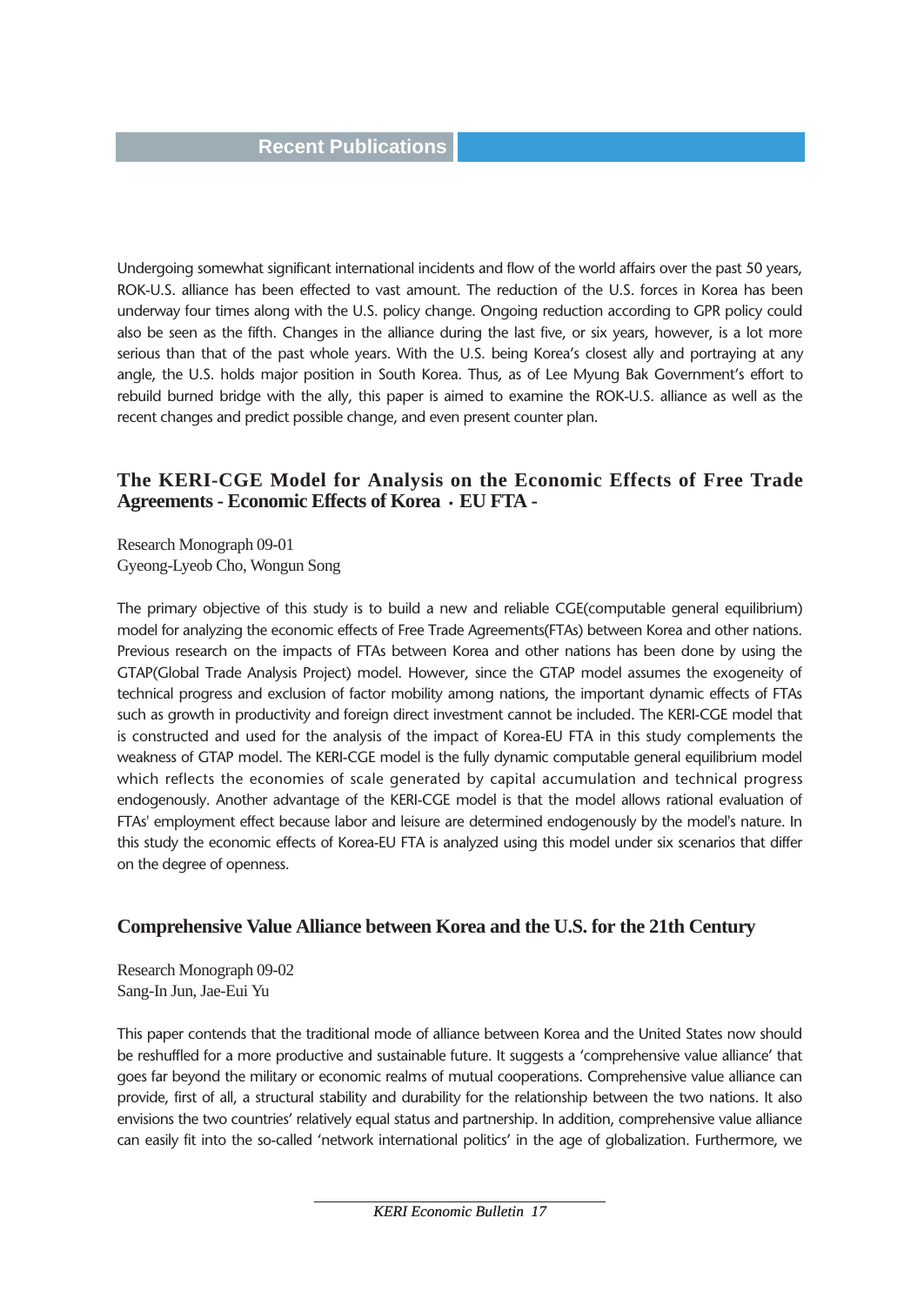can expect from the two countries's value alliance the rise of new universal values in the era of post-ideology civilization. Finally, value alliance approach is able to go hand in hand with the increasing importance of 'soft power' in international relations in the 21th century.

#### **FDI Environment and System Improvement Tasks**

Policy Report 08-07 Byungki Lee

High corporate taxes, sharp wage hikes, and labor-management conflict in investment-inducing nations are factors that negatively affect foreign direct investment (FDI). Therefore, the author's analysis found that conclusion of FTAs, improvement in laws and labor peace are key factors having a positive impact on FDI.

#### **Factors in Foreign Exchange Market Instability and Response Methods**

Policy Report 08-08 Soon-Kwon Ahn

Due to the shock from the U.S.-originated financial crisis, the Korean won currency had depreciated by about 50% at the start of this year. Instability in the domestic foreign exchange market is expected to continue over the next one to two years until the U.S. financial crisis is resolved. The optimum exchange rate that considers trade weight, prices, etc. of 20 major countries is 1,040 won to the U.S. dollar. When Korea's service balance deficit and the recent global credit crunch are taken into consideration, the optimum exchange rate level is presumed to be about 1,250 won. The present 1,400 won-level exchange rate is due to a phenomenon of excessive leaning to one side. To stabilize the foreign exchange market, therefore, the government's recovery of confidence and the people's cooperation are more important than anything else.

#### **Policy Implications of U.S. and Japan's Use of Poison Pill**

Policy Report 08-09 Seuk-Hun Sin

If the stock and new stock reservation rights system in the Corporate Act are used as a poison pill to protect management rights, as the courts are ruling after implementation in the U.S. and in Japan, the administration is providing criteria for the courts to rule on its legality through guidelines that have no legal binding force. The viewpoint that the poison pill may be abused only in the interest of the management group has significant implications for Korea where introduction of the system is being delayed.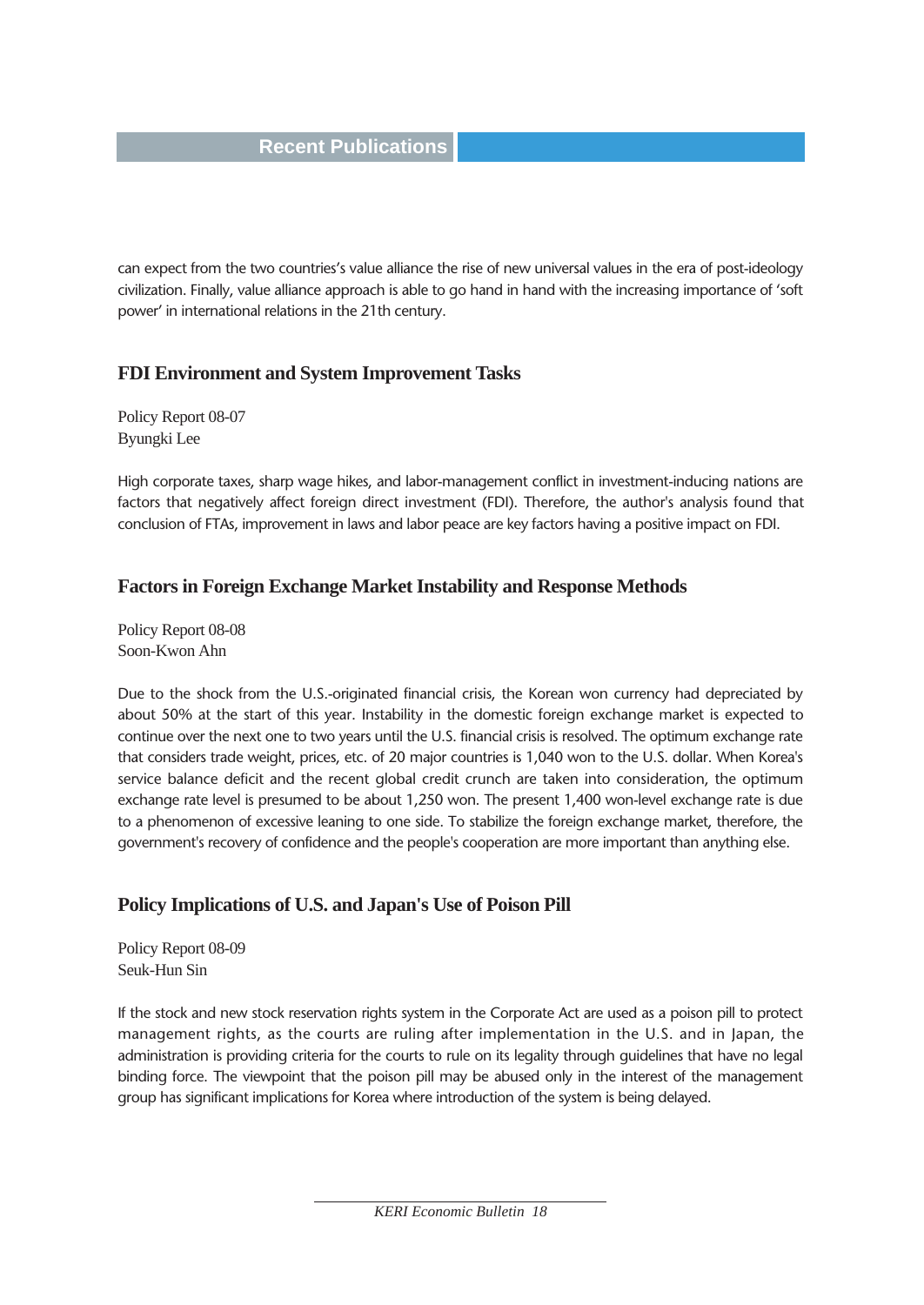#### **Comprehensive Report on Non-Registration Restrictions**

Policy Report 09-01 Zusun Rhee

This paper examines problems relating to the status and issues surrounding current restrictions in the corporate registration system and suggests realistic ways to improve them. In its policy alternatives, this paper endeavors to provide specific and substantial suggestions required to improve registration processes rather than focus on abstract and theoretical recommendations.

#### **Wavelength of Global Financial Crisis and Response Methods**

Policy Report 09-02 Chan-Guk Huh, Soon-Kwon Ahn, Chang-Bae Kim

The critical task for 2009 economic policy is to minimize the phase and the period of economic decline caused by the credit crunch and global economic stagnation. Fiscal expansion to stimulate economic conditions is unavoidable. To expand the mid- and long-term growth potential, however, efforts to revise the expenditure structure in a growth-friendly way are necessary as well. Also required is the rapid reorganization of shipbuilding and construction business types and a revision of financial supervisory system functions.

#### **Pursuit of Ways for Takeoff Toward Advanced Economy**

Policy Report 09-03 Sang-kun Bae

Through analysis of the experience of major countries that have entered the advanced country ranks of the US\$30,000 level in per-capita income, this paper introduces ways for Korea to takeoff toward becoming an advanced economy. Korea should expand its growth foundation and strengthen its competitiveness potential by revising and supplementing policy alternatives that advanced economies have promoted in a way that is suited the nation's conditions based on, for example, the strong leadership shown by the U.S. Reagan administration or the U.K.'s Thatcher government and the self-regulatory social conventions of Ireland and Sweden.